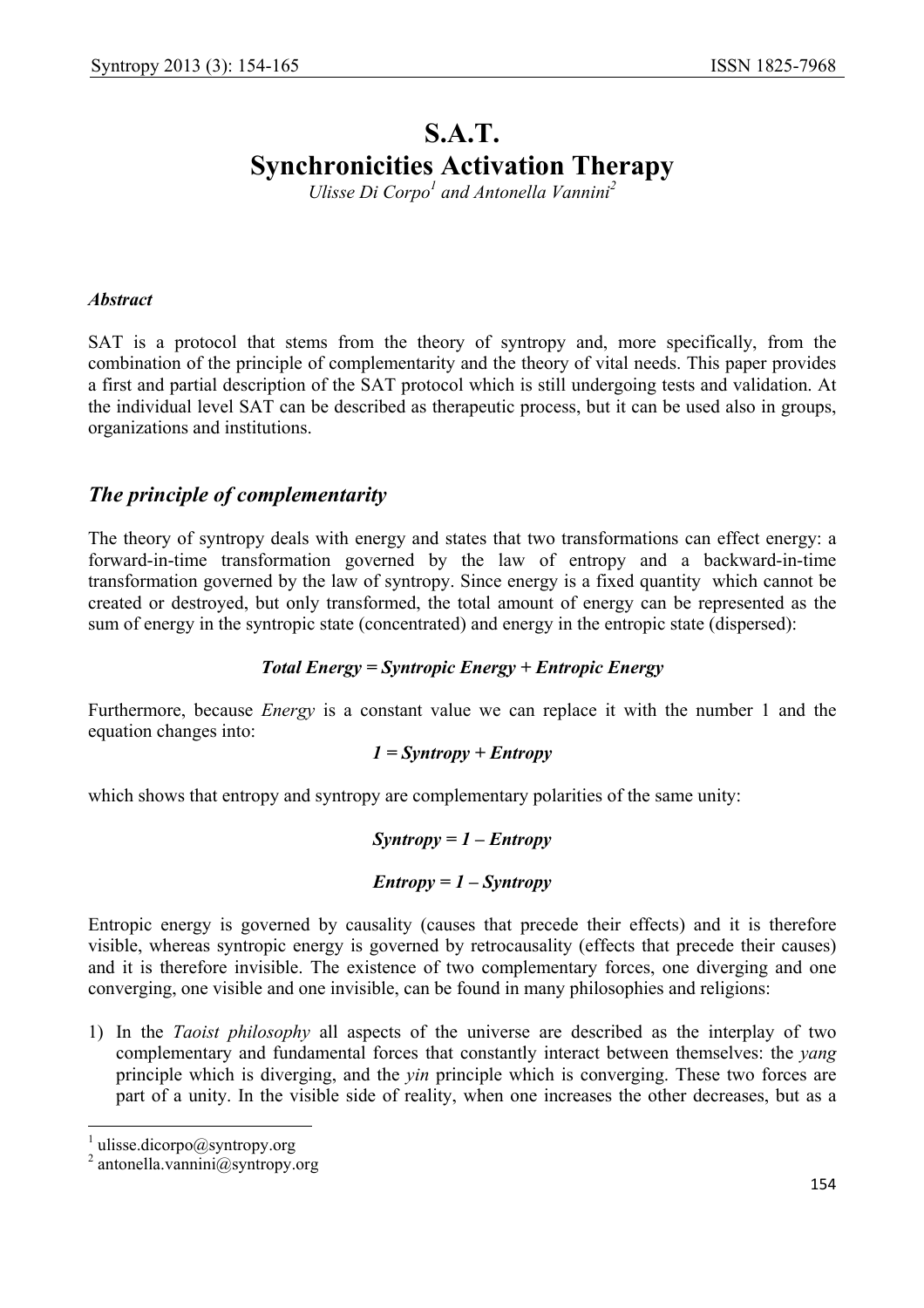whole their balance remains unchanged. This law is masterfully represented in the Taijitu symbol, that is the union of these opposite forces, the yin and the yang, the diverging and converging forces whose combined action moves the universe in all its aspects: the sexes, seasons, day and night, life and death, full and empty, movement and repose, push and pull, dry and wet, etc.



*Symbol of the Taijitu. Black represents yin (syntropy) and white yang (entropy)*

In the Taijitu the yang principle is represented by the white color and coincides with the law of entropy, whereas the yin principle is represented by the black color and coincides with the law of syntropy. The Taijitu is a wheel that rotates constantly, changing the proportion of yin and yang (syntropy and entropy) in the visible and the invisible sides of reality. The Taijitu shows that a property of the law of complementarity is that *opposites attract each other*. This law is well known in physics, but it is also true at the human level where people on opposite polarities are attracted to each other. Since the balance of these opposite forces remains unchanged the Taoist philosophy suggests that *the aim is to harmonize the opposites*, thus creating unity.

2) In *Hinduism* the law of complementarity is described by the dance of Shiva and Shakti, where Shakti is the personification of the female principle and Shiva of the male principle. They represent the primordial cosmic energy and the dynamic forces that are thought to move through the entire universe. Shiva has the properties of the law of syntropy, whereas Shakti has the properties of the law of entropy and they are constantly combined together in an endless cosmic dance.



*Endless cosmic dance between Shiva and Shakti*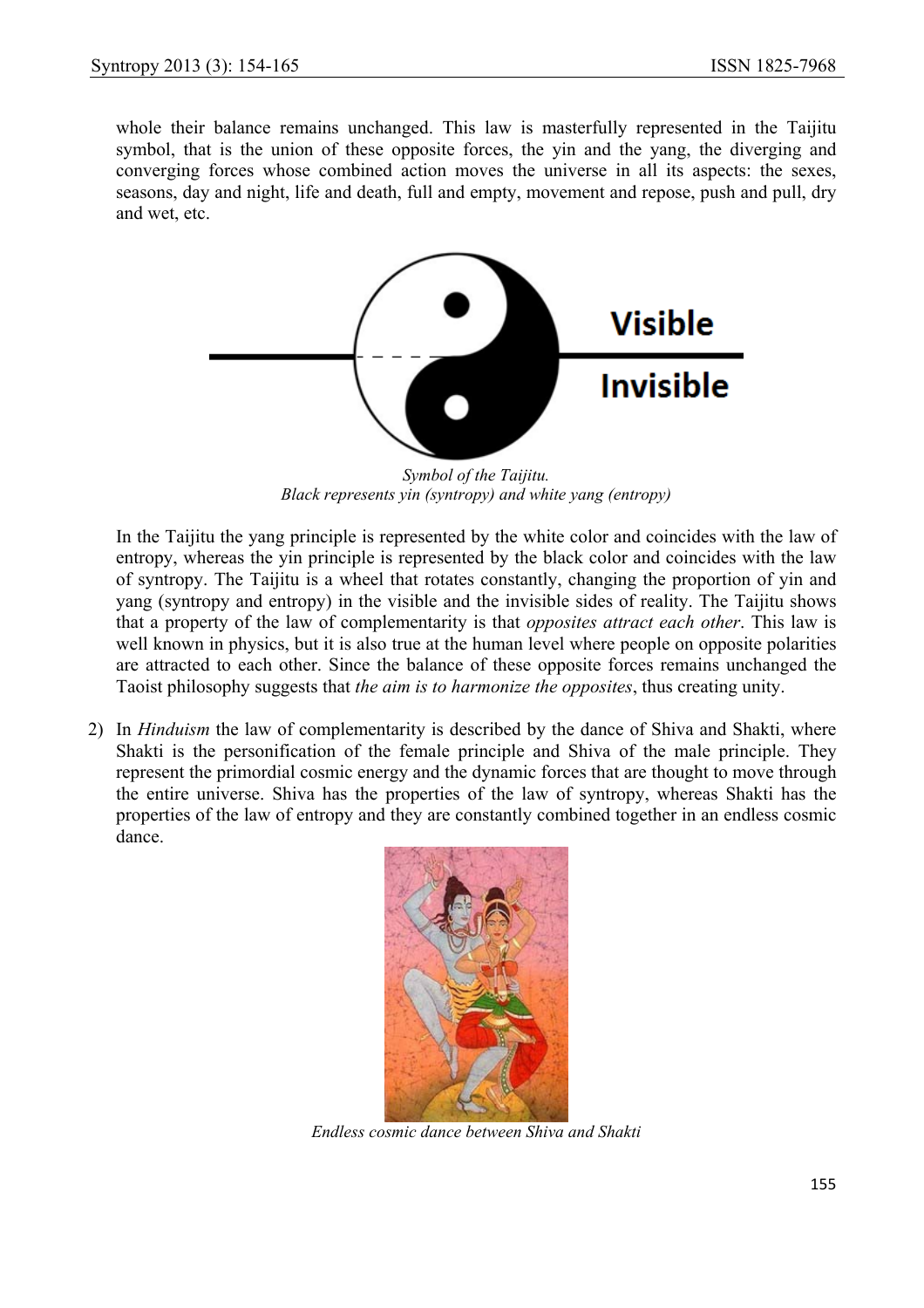Shakti can never exist apart from Shiva or act independently of him, just as Shiva remains a mere corpse without Shakti. All the matter and energy of the universe results from the dance of the two opposite forces of Shiva and Shakti. Shiva absorbs Shakti (energy) turning it into a body and absolute pure consciousness, the light of knowledge. According to Hinduism knowledge, intelligence and consciousness would come from the future (Shiva), whereas fearsome, ferocity and aggressiveness would come from the past (Shakti). Shakti is the energy of the physical and visible world whereas Shiva is the consciousness which transcends the visible world. However, each aspect of Shiva has a Shakti component, linked to the physical world. The evolution of this endless dance between Shakti and Shiva has the function to bring life towards Unity.

3) In the psychological literature of the 20<sup>th</sup> century *Carl Gustav Jung* used to add synchronicities (i.e. syntropy) to causality (i.e. entropy). According to Jung, *synchronicities* are the experience of two or more events that are apparently causally unrelated or unlikely to occur together by chance, yet they are experienced as occurring together in a meaningful manner. The concept of synchronicity was first described in this terminology by Carl Gustav Jung in the 1920s. The concept does not question, or compete with, the notion of causality. Instead, it maintains that just as events may be grouped by causes, they may also be grouped by finalities, a meaningful principle. Jung coined the word synchronicities to describe what he called "*temporally coincident occurrences of acausal events*." He variously described synchronicity as an "*acausal connecting principle*", "*meaningful coincidence*" and "*acausal parallelism*". Jung gave a full statement of this concept in 1951 when he published the paper *Synchronizitätals ein Prinzipakausaler Zusammenhänge* (Synchronicity - An Acausal Connecting Principle) jointly with a related study by the physicist (and Nobel laureate) Wolfgang Pauli. In Jung's and Pauli's description causality acts from the past, whereas synchronicity from the future. Synchronicities would be meaningful since they lead towards a finality, providing in this way a direction to events correlating them in an apparently acausal way. Jung and Pauli believed that causality and synchronicity both act on the same indestructible energy. They are united by this energy, but at the same time they are complementary.



*Jung and Pauli representation of causality and synchronicity* 

The principle of complementarity can be described also using a see-saw with entropy and syntropy playing at the opposite sides. This representation shows that when entropy goes down syntropy rises and when entropy rises syntropy goes down. Consequently the visible reality of entropy can directly affect the invisible reality of syntropy, since by reducing entropy we inevitably increase the invisible properties of syntropy (i.e. Jung's synchronicities).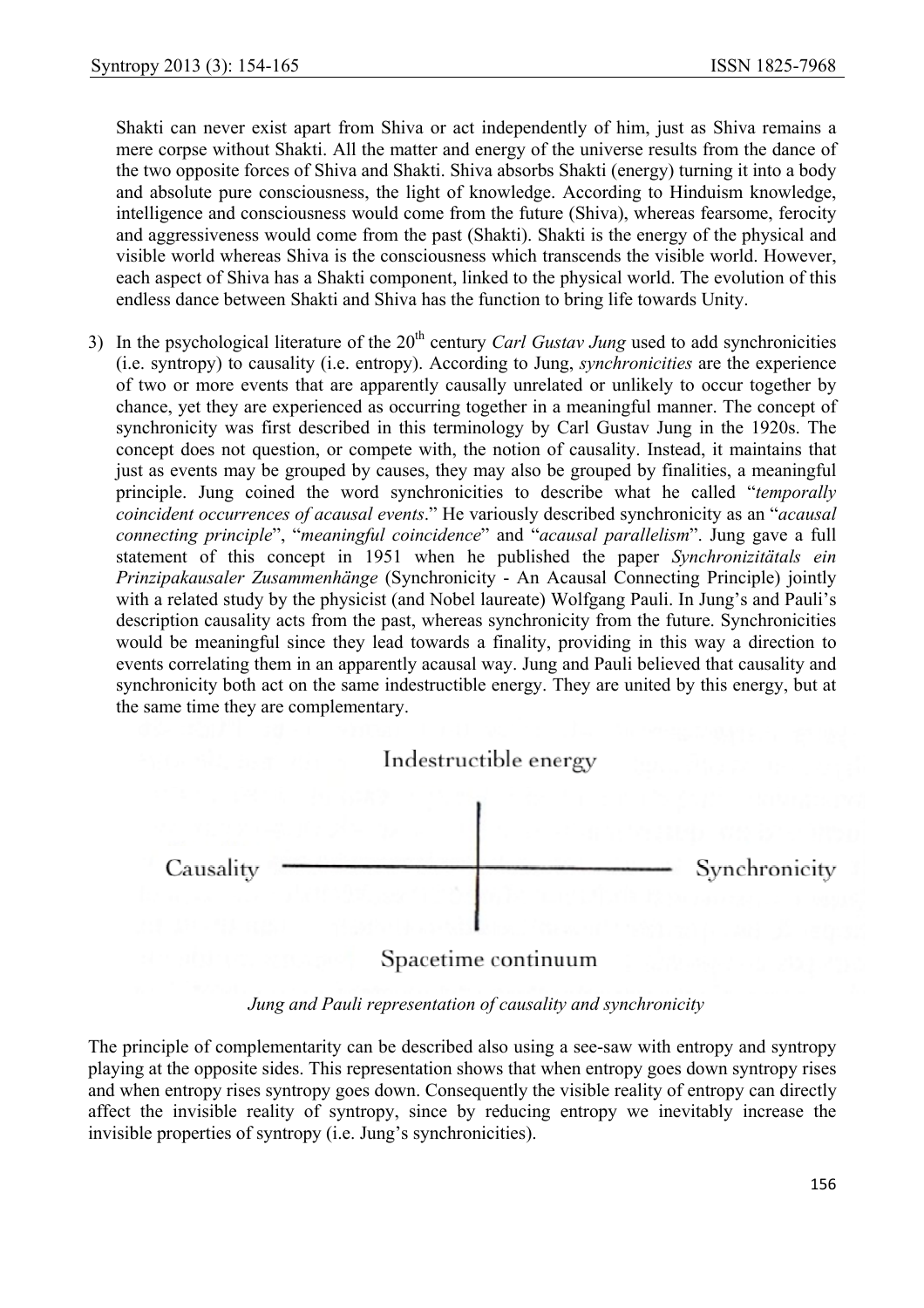

*Entropy and Syntropy constantly transform energy playing at the opposite sides* 

Entropy is the tendency towards death, whereas syntropy is the tendency towards life. Consequently life always tends to minimize entropy and to maximize syntropy. When entropy is high, suffering and crises are experienced. When we lower entropy, automatically suffering and crises are reduced and syntropy, the tendency towards life, raises and starts to manifest itself according to the rules which govern the invisible plane of reality, such as Jung's synchronicities.

The see-saw representation predicts the existence of 4 main characters.

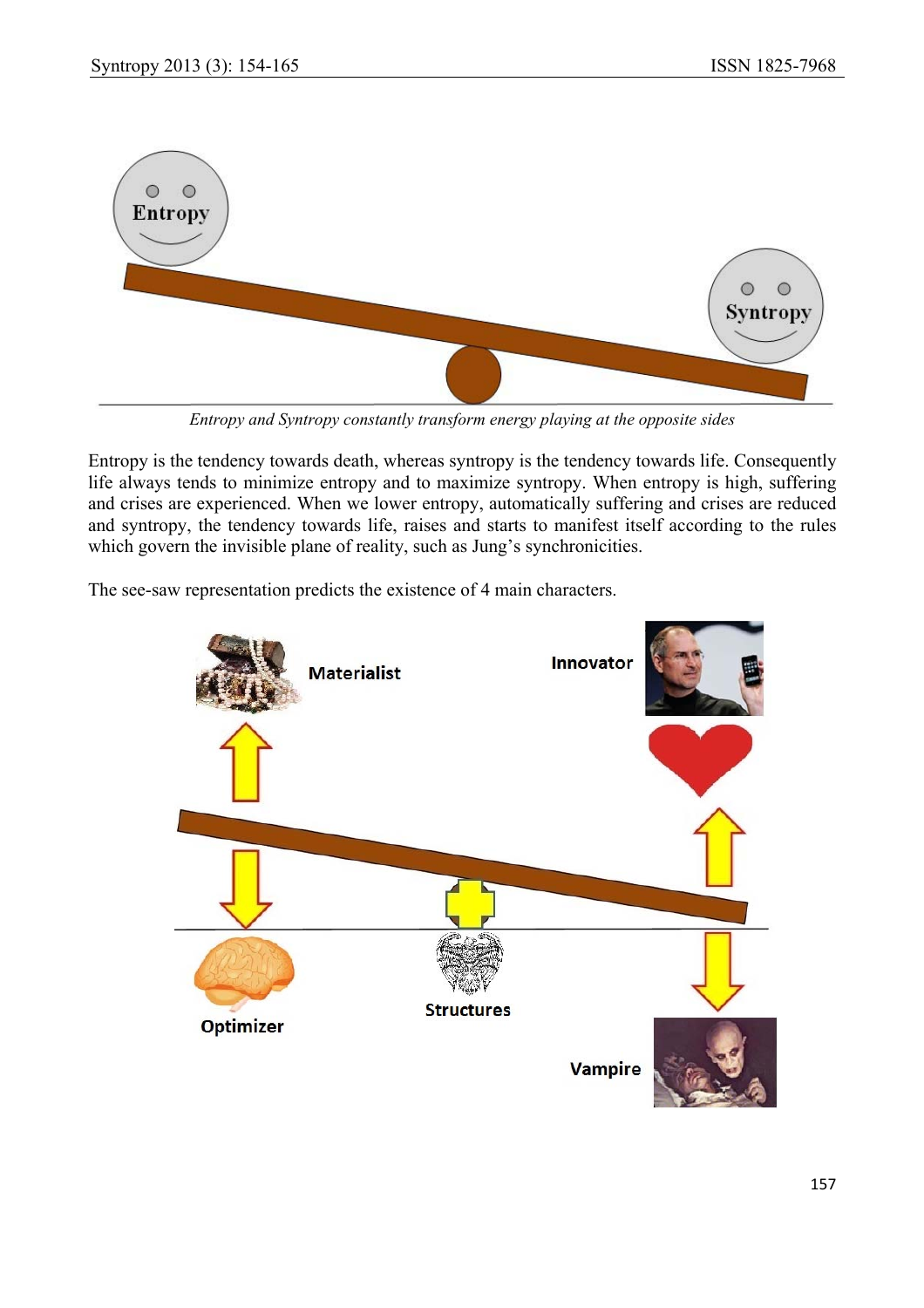- 1) The *materialistic* focuses on the visible and objective aspects of life. For example he/she believes that happiness is achieved through material goods. But since the tendency is to increase entropy, it can become destructive and a danger to life.
- 2) The *optimizer* tends to reduce entropy by using rationality. In this way it inevitably raises syntropy, favoring syntropy and synchronicities.
- 3) When entropy is high syntropy is low. Consequently, the materialistic tendency triggers the need to find sources of syntropy (vital energies) and turns people into *vampires*.
- 4) When syntropy is high synchronicities show in the form of intuitions, insights, innovative information and events which lead towards wellbeing and wealth. The *innovator* is present in each person, but it is usually strongly emotional and rationality dislikes it.

The innovator, the optimizer, the materialistic and the vampire constantly interact within each one of us and find a balance which becomes the structure of our life. The same happens in families, groups, organizations and nations. The way how these tendencies structure themselves provides a meaning to our life and consequently it is difficult to change.

# *Description of a real case*

The description of a real case can help to understand how the see-saw mechanism reactivates synchronicities optimizing small every day consumptions. When optimizing the aim is to lower entropy.

"*I am a 50 years old medical doctor, I live in Rome. I'm single, I own an apartment in the old historical center, but in the last months my expenses have regularly exceeded my income by more than 500 Euros per month! My parents cannot help me and I don't want to borrow money. In order to avoid spending I have emptied my wallet: no money and no credit cards. Also the credit in my mobile phone is always empty. But last month my savings ended and I am now going to get into troubles.*"

1) The first small optimization:

"*How much do you spend for your mobile phone each month?*"

"I have an old contract, I spend a*round 40 Euros, but I always find myself with no credit.*"

"*Why don't you change provider? There are now some special offers. With just 10 Euros per month you have 500 minutes and 500 messages and unlimited web connection.*"

I changed the provider and with this small change I can now use my mobile without limits, use Skype and internet and save annually over 350 Euros.

2) The second optimization: "*I understand that you take your shirts to the laundry!*" "*I wash them, but don't know how to iron them.*"

"*How much does it cost?*"

"*Between 50 and 70 Euros per month.*"

"*Why don't you give an extra 8 Euros to the maid and ask her to iron your shirts?*"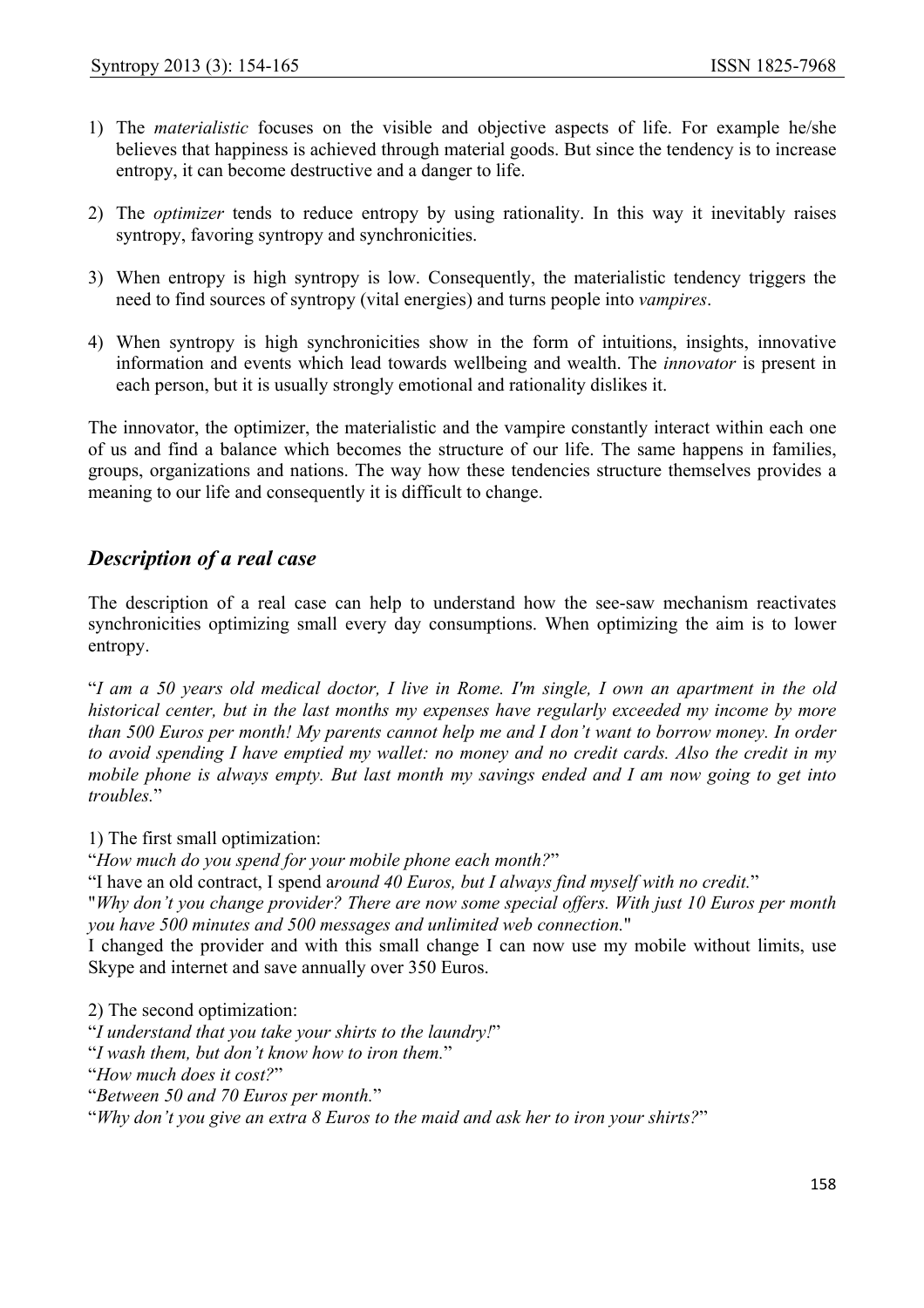I asked the maid and she was happy to accept. Another small optimization that saves me over 600 Euros per year and improves the use of my time, I now don't have to take my shirts to the laundry and pick them up!

Comment: These two first optimizations have reduced entropy by approximately one thousand Euros a year. The aim is to reach six thousand Euros in order to balance entropy and syntropy and activate synchronicities.

3) The third optimization:

"*You go to work by car.*"

"*I also use the scooter, to save money, but the traffic and the roads in Rome are really dangerous!*" "*Why don't you use the bicycle?*"

"*On these roads?!*"

"*No, in the old streets of Rome.*"

"*My studio is up hill, I would arrive tired and sweaty.*"

My house is close to Piazza Navona, the studio near Villa Borghese. I had always considered impractical the bicycle since between home and the studio I would have to climb more than 50 meters.

"*See if you need to climb a hill it is better to find a steep but short road, get off and push, rather than pedaling.*"

I tried. From the beauty of the narrow streets of Rome, I went through the parks of Pincio and Villa Borghese. In less than 25 minutes I arrived at my studio. I was rested. By car or scooter I needed more time.

"*Another small optimization!*"

I was astonished! The day after I sold my scooter, canceled the insurance, I canceled the rent of the garage. All together another 3 thousand Euros per year. With this simple optimization I get a number of other benefits: I daily exercise and I no longer need the gym, more money and time saved! In addition, I save on fuel costs and this will certainly have a positive impact on my finances. Entropy has now diminished by more than four thousand Euros per year.

4 ) The fourth optimization:

"*Your electricity bill exceeds 200 Euros! As a singles you should not pay more than 50 Euros.*" "*What must I do?*"

"*Try to change the light bulbs, use low consumption bulbs and put the timer to your water heater.*"

Other small changes that lead me to save another 900 Euros per year. On top of this I feel happy since I have always considered myself to be an ecologist and saving energy makes me feel consistent with my ideals. The annual savings now exceed 5 thousand Euros and the quality of my life has increased.

5 ) The fifth optimization:

"*How much do you pay for electricity at your studio?*"

"*About 300 Euros every two months.*"

"*Do you use halogen bulbs!?*"

"*Yes.*"

I soon found out that I could save another thousand Euros a year, simply by replacing the halogen bulbs with energy saving light bulbs.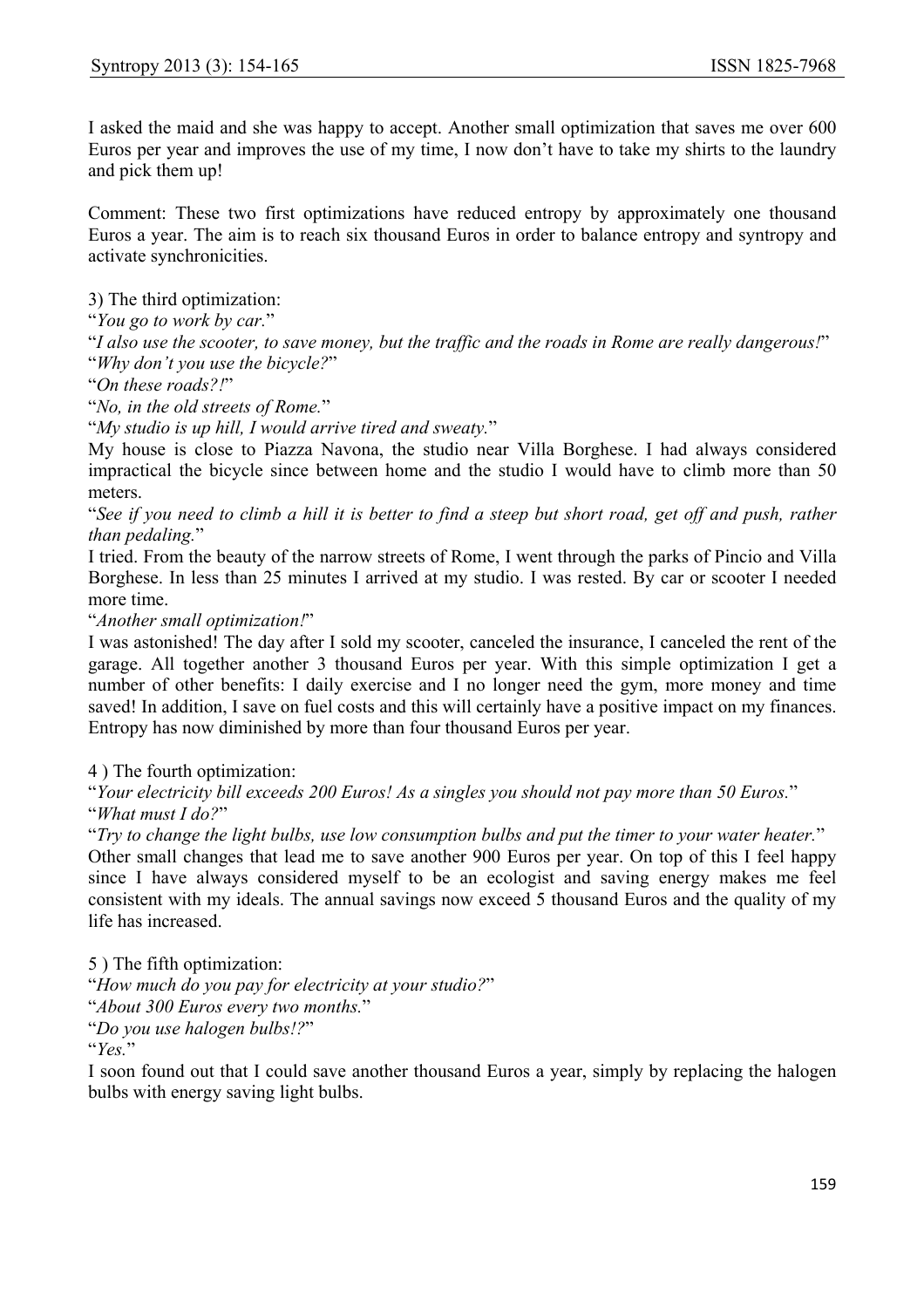With these five small optimizations my expenses no longer exceed my income. I decided to put back my credit cards and money in the wallet, I can use the mobile phone with no limits, and I can now add money in my saving account!

Comment: it is important to note that in order to raise syntropy, it is necessary to optimize increasing the quality of life. When optimizations reduce the quality of life, entropy also increases. When syntropy and entropy are balanced, syntropy starts expressing itself using the invisible form of synchronicities. Syntropy builds and it is the source of wealth and wellbeing, whereas entropy destroys. Entropy operates at the level of the visible physical plane, whereas syntropy is invisible and works at the level of life energies. When syntropy starts to express, coincidences that offer opportunities and solutions start showing. Syntropy seems magic, since it operates at the invisible level, but nevertheless it works.

6) First synchronicity:

"*How much do you pay for the rent of your studio?*"

"*Nothing. It is the property of my aunts, they gave it to me for free.*"

"*They could rent it and make a profit, but you are using it for free?!*"

"*Exactly.*"

"*And your aunts on what do they live?*"

"*They both have a minimum pension and they have some savings, but their financial situation is not good and they complain all the time.*"

"*Have you ever thought to rent a room in a medical studio and let your aunts rent their apartment?*"

"*I have no money, I cannot afford to pay a rent!*"

"*How is your activity going?*"

"*Lately I have experienced a reduction in the number of patients, perhaps because of the economic crisis, but probably also because of the location of the studio.*"

"*A less prestigious apartment, but in a strategic place, well-connected could help you get more customers?!*"

Syntropy is a converging force which guides us in the direction of advantageous options; if our requests go in the direction of an improvement, it provides the opportunities.

The day after this conversation, as if by magic, I received the offer of a room in a very central area of the town, Termini Station, at the affordable price of 250 Euros per month, including all the utilities! My aunts' apartment is located in a very prestigious and beautiful place, but it is difficult to reach by public transportation and there is no parking place: beautiful, prestigious, but uncomfortable and very expensive. Nevertheless I hesitated, I did not dare to make such a radical change! I continued to hesitate. But the following day something amazing happened, something that had never happened before in all the years I have spent in this studio! The doorkeeper contact me. "*An airline company is willing to rent the apartment of your aunts and pay 2,800 Euros per month.*" I needed a kick to get out of the apartment and as soon as I informed my aunts about this offer they asked me to find another place. Luckily the day before I received the offer of the studio near Termini station.

That same afternoon I was walking in the area of Rome which I like most. I am a medical doctor and I had an appointment in a pharmacy. Just before the pharmacy there is a shoe repairer shop and attached to the window there was a notice for a room to rent in an apartment with other medical doctors. The apartment was in the next building. I immediately called and went to see it and I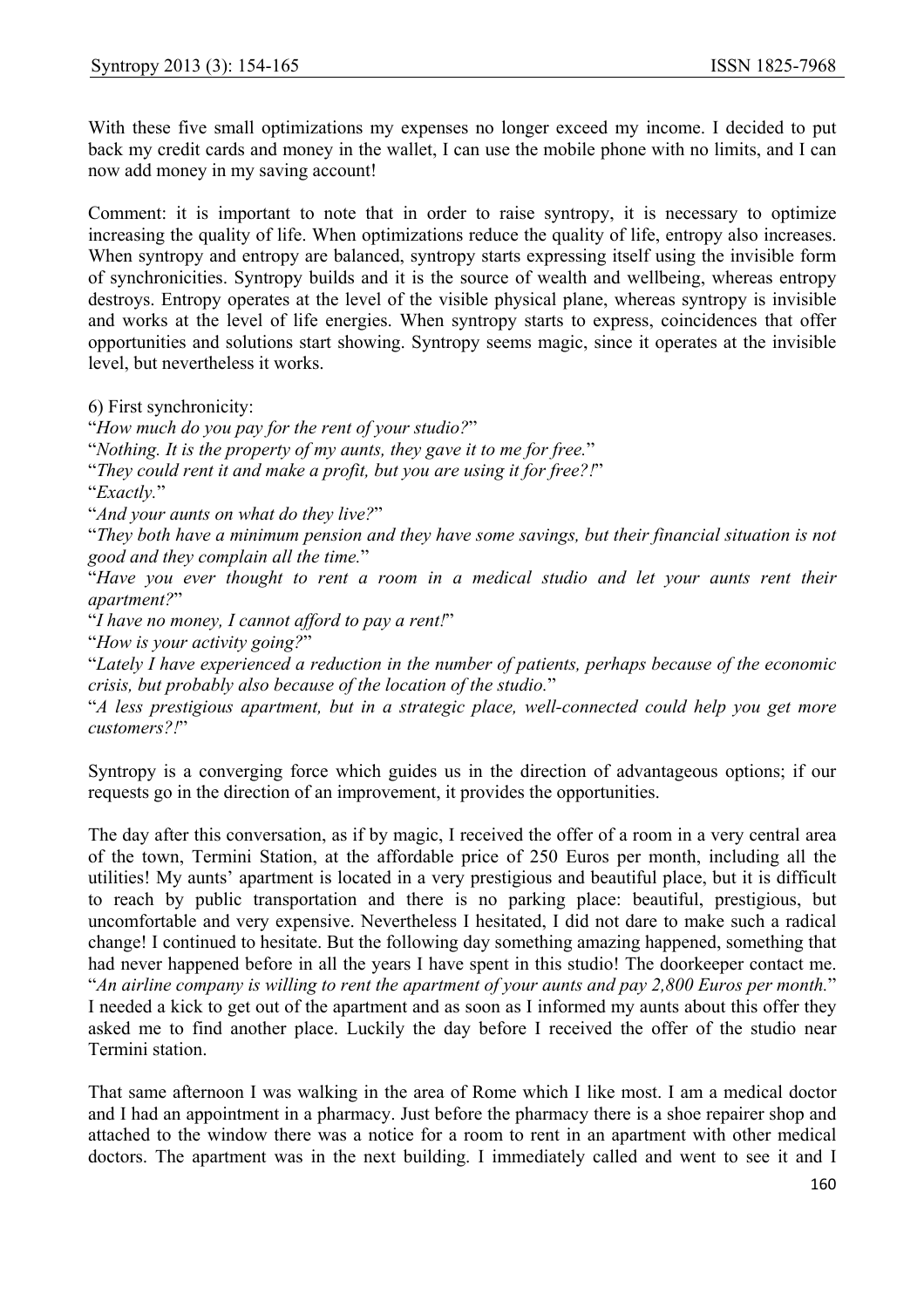decided right away to rent the room. In a town like Rome it can be very difficult to find rooms with other doctors and especially in such a nice place of town.

Comment: when Syntropy is activated, opportunities start arising in a sequence which guides us towards advantageous solutions which we would have never dared imagine.

"*I started feeling warmth and wellbeing in the area of my heart. My patients like the new studio. There is parking place, the place is nice, silent and it is located near an underground station. My activity is now flourishing, my savings increase and my private and sentimental life has improved.*"

# *The theory of vital needs*

The innovator, the optimizer, the materialistic and the vampire constantly interact within each one of us and find a balance which provides the meaning to our life. If we do not work on the meaning of our life we tend to fall back into our previous situation. The theory of vital needs shows how to restructure the meaning of our life in a way which is compatible with the see-saw mechanism.

Life (syntropy) is in a constant state of conflict with the law of entropy which governs the physical reality and constantly struggles for survival! For example, material needs must be met such as acquiring water, food and a shelter, and intangible needs such as the need for meaning and the need for cohesion and love are also vital. When a vital need is met only partially, an alarm bell is triggered. For example, if we need water thirst is triggered, if we need food hunger is triggered, if we need to provide a meaning to our life depression is triggered, if we need love and cohesion anguish is triggered. Depression and anguish are alarm bells, similarly to thirst and hunger, and inform that the vital needs for meaning and cohesion are not met.

The theory of vital needs identifies three basic vital needs:

*1) Combating the dissipative effects of entropy.* In order to combat the dissipative effects of entropy, living systems must acquire energy from the outside world, protect themselves from the dissipative effects of entropy and eliminate the remnants of the destruction of structures by entropy. These conditions are generally referred to as material needs, or basic needs, and include:

- − acquiring energy from the outside world through food and reducing the dissipation of energy with a shelter (a house), and clothing;
- disposing of the production of wastes, hygiene and sanitation.

The total satisfaction of these needs leads to a state characterized by the absence of suffering. The partial satisfaction, however, leads to experience hunger, thirst and diseases. The total dissatisfaction of these needs leads to death.

*2) Acquiring syntropy*. The satisfaction of material needs does not stop entropy from destroying the structures of our body. For example, cells die and must be replaced. To repair the damages caused by entropy, we must draw on the regenerative properties of syntropy that allow to create order, regenerate structures and increase organization levels. In human beings the function of acquiring syntropy is performed by the autonomic nervous system that supports the vital functions, such as the heart beat and digestion.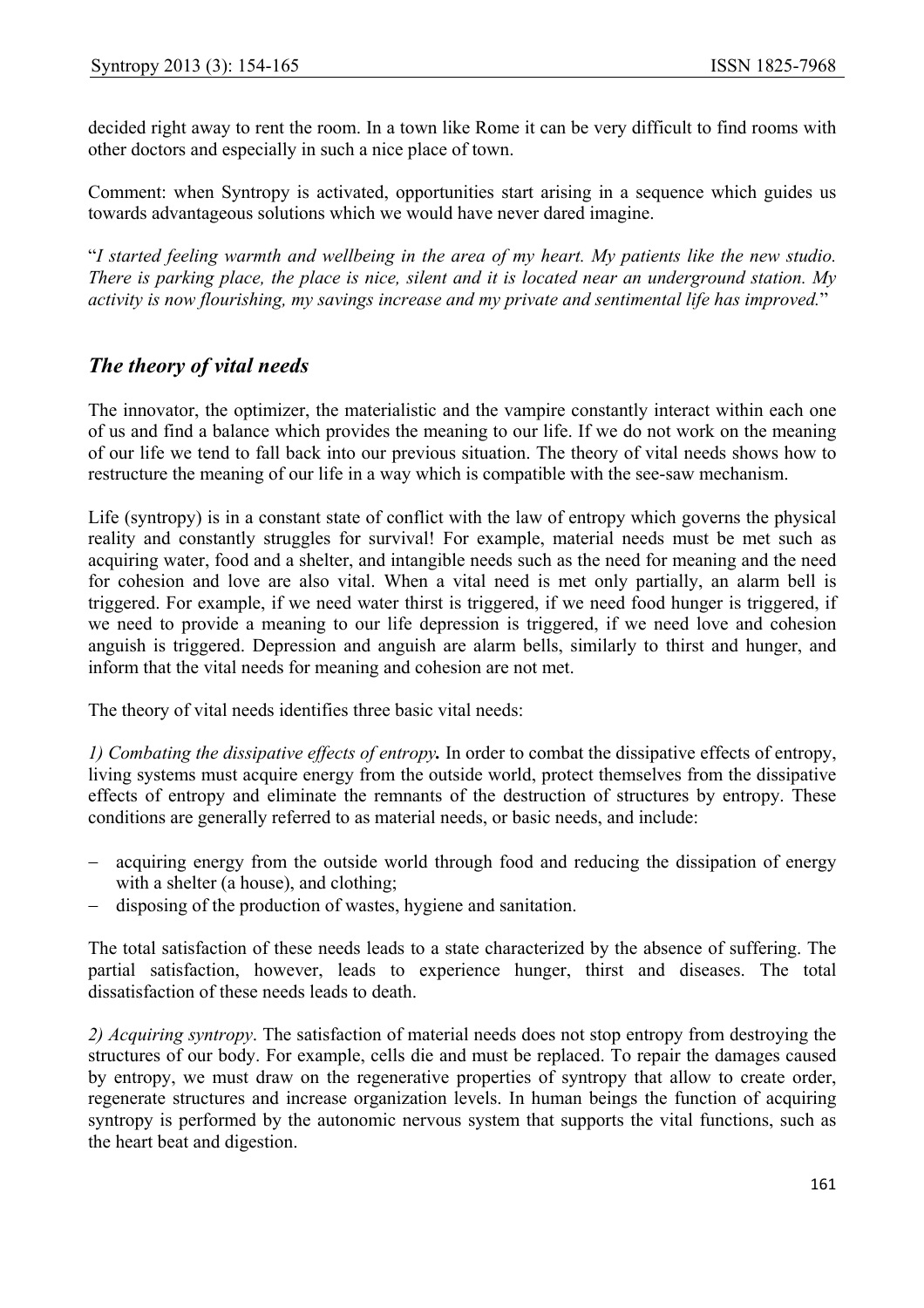Since syntropy acts as an absorber and concentrator of energy:

- the acquisition of syntropy is felt as sensations of heat associated with feelings of wellbeing, in the area of the solar plexus, just under the lower part of the sternum. These feelings of warmth and wellbeing coincide with the experiences usually named *love*.
- − The lack of syntropy is felt as a sensation of void in the solar plexus associated with feelings of discomfort and distress. These feelings coincide with the experience usually named *anxiety* and *anguish*, and may come with symptoms of the autonomic nervous system such as nausea, dizziness and feelings of suffocation.

Briefly: the need to acquire syntropy is experienced as need for love and cohesion. When this need is not satisfied, feelings of void and pain usually associated to a feeling of death, are felt. When this need is totally dissatisfied living systems are not capable of feeding the regenerative processes and entropy takes over, leading the system to death.

*3) Solving the conflict between entropy and syntropy.* In order to meet material needs, living systems have developed cortical structures that show the highest development in humans. These cortical systems produce representations of the world that allow to deal with the environment, but give rise to the paradox of the opposition between entropy and syntropy. Entropy has expanded the universe towards the infinite (diverging forces), whereas syntropy concentrates life and consciousness in extremely limited spaces. Consequently, when we compare ourselves with the infinity of the universe, we discover to be equal to zero. On one side we feel we exist, on the other side we are aware to be equal to zero. These two opposite considerations generate the identity conflict which was described by Shakespeare with the words: "*To be, or not to be: that is the question.*"

The identity conflict can be represented using the following equation.

$$
\frac{1}{\text{Universe}} = 0
$$

*Identity conflict equation* 

which reads in the following way: "*When I confront myself with the universe I am equal to nothing*, *to zero."* Since the Universe corresponds to entropy, whereas I corresponds to syntropy the identity conflict equation can also be written as:



*Identity conflict equation using Syntropy and Entropy* 

To be equal to zero is equivalent to death and it is incompatible with life and with the fact that we feel to be alive. The identity conflict is characterized by the perception of being meaningless and by lack of energy. This conflict is generally perceived in the form of tension in the head, comes together with feelings of depression, anxiety and anguish, and is perceived as the need of acquiring a meaning.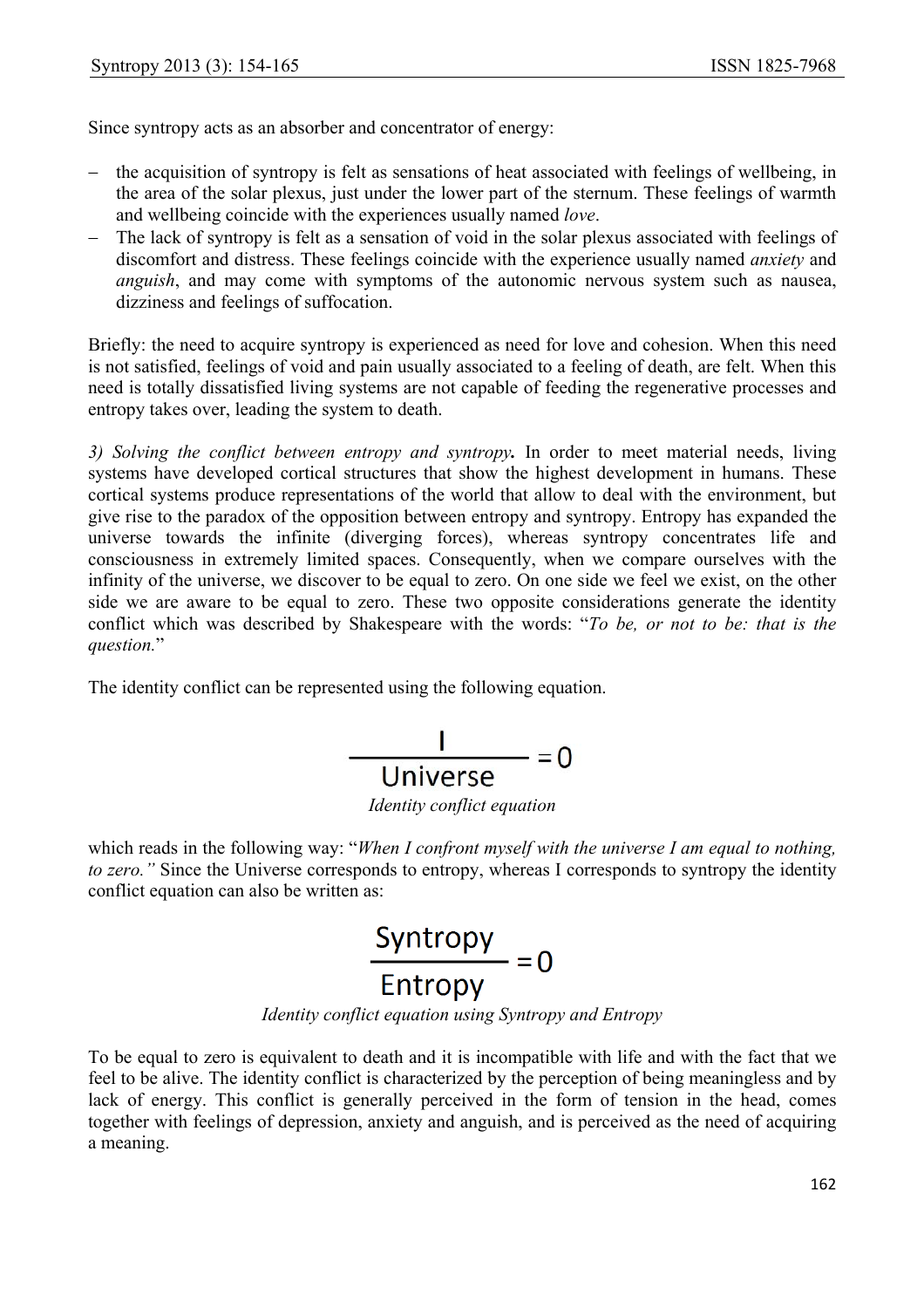The strategies implemented in order to acquire a meaning can very: we might try to increase our value through wealth and power, or we might find a meaning to our life through ideologies and religions. Strategies mainly focus on increasing the numerator, the top part of the fraction of the identity conflict equation, and / or reducing the denominator, the part below the fraction. Some examples are:

1) *Increasing the value of the numerator*. One of the most common strategies used, in order to provide our existence with a meaning, is to increase the value of the numerator:

 $I + judgment + wealth + popularity + power + meaning ... = 0$ 

Universe

*By increasing the value of the numerator in the equation of the identity conflict people find temporary relief from depression, but the identity conflict is not solved, we are still equal to zero* 

2) *Decreasing the value of the denominator*. Another strategy commonly used in order to try to solve the identity conflict is to decrease the value of the denominator of the equation. Rather than comparing ourselves with the universe, we reduce our interactions by limiting our universe to the community to which we belong, which is finite. However, this strategy changes the need for meaning into the need to belong to a group, to a community. It becomes vital to be accepted and to be part of the group.

# $\frac{I \times Community}{Commanity} = I$

*In this strategy, people seek to solve their identity conflict limiting the outside world to a community without contact with the outside world. When the universe is replaced by the community and everything revolves around it the identity conflict is reduced.* 

3) Removing the outside world. Another strategy commonly used to try to resolve the identity conflict is to cancel the external world. In these cases the formula is transformed into:

$$
\frac{I \times I}{I} = I
$$

*In this strategy, individuals seek to resolve the identity conflict by excluding the outside world, replacing the universe with their ego.* 

This strategy can explain some psychiatric disorders. For example, when the (I x I) multiplication is prevalent people can develop a narcissistic personality disorder. When the  $(I / I)$  fraction is prevalent there may be a paranoid personality disorder, and finally, when the (I / I) fraction and the (I x I) multiplication have similar weights, the person may be faced with a spectrum of psychotic disorders. A trait common to these disorders is the closure in oneself, and the perception of the outside world as threatening or inappropriate in relation to ones expectations.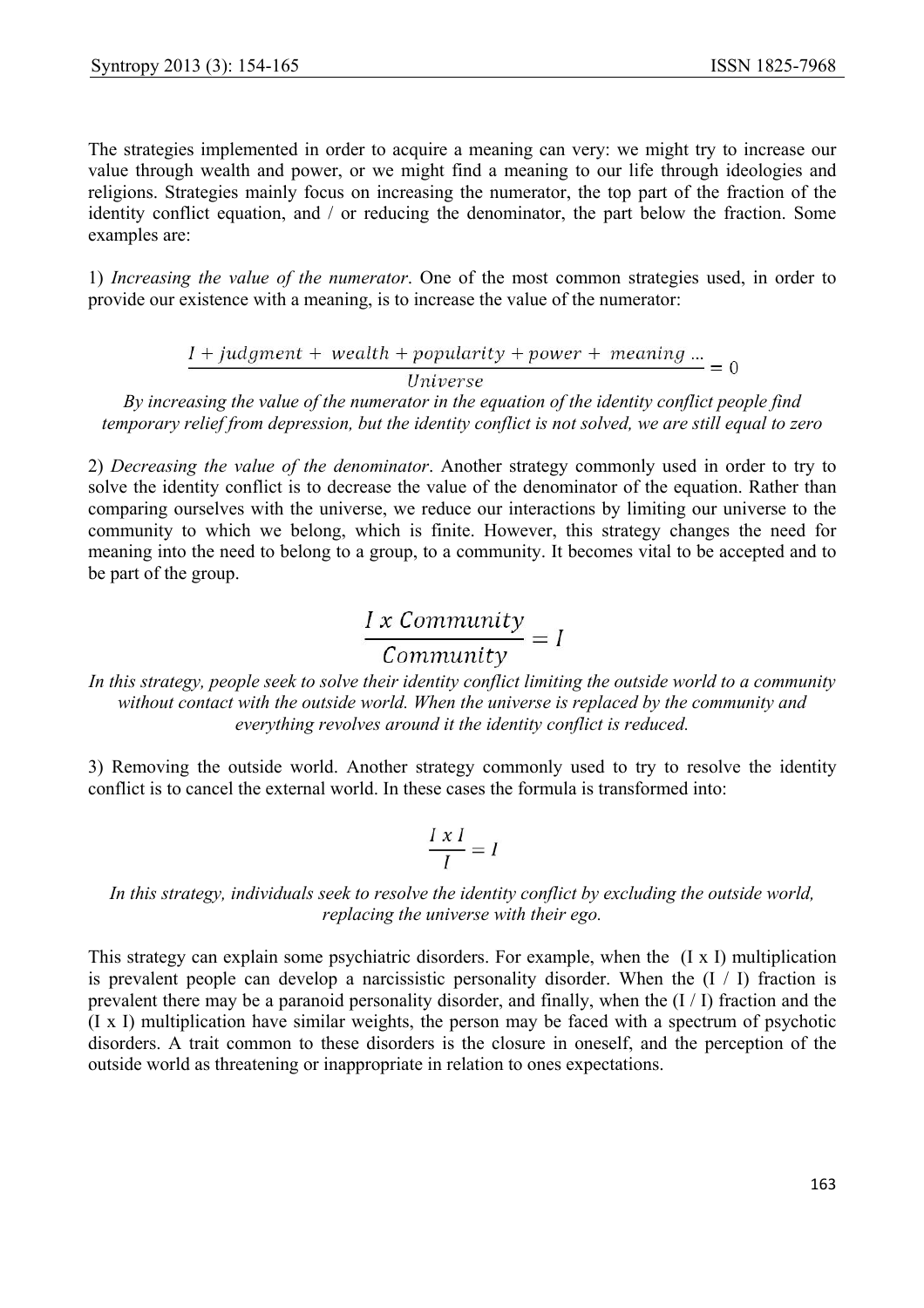None of the strategies which have been just described succeed in solving the identity conflict. According to simple mathematics the only way in which this conflict can be solved is the following:

> $\frac{1 \times \text{Universe}}{\text{Universe}} = 1$ *Theorem of love*

which reads: "*When I unite with the universe, compared with the universe, I am always I*." This equation can also be written in the following way:

```
\frac{\text{Syntropy x Entropy}}{\text{Entropy}} = Syntropy
```
*Theorem of love using syntropy and Entropy* 

which reads "*When we unite syntropy and entropy the identity conflict disappears.*"

### *From duality to unity*

The identity conflict and the theorem of love have many implications. For example they show that depression, anxiety and anguish are warning signals. When these signals are suppressed (for example using a drug) the cause remains active and the signal turns into a physical symptom. We are accustomed to take positions and reject polarities that give us discomfort, in a similar way to when we close our eyes not to see something that disturbs us. But by doing so we increase the identity conflict. We live in a paradox: on the one hand we get to know reality through the interplay of opposite polarities, on the other hand we must reach unity. Similarly to hunger and thirst, which inform us that we need to eat and drink, symptoms inform us about the polarity that we are missing. When symptoms are intentionally used to evolve towards unity and wellbeing they become a source of inspiration and a guide. When decoding their message, symptoms become instruments of profound transformation. The therapeutic approach of SAT is based on the idea that we do not have to fight a war against illnesses, crises and suffering, but we need to transform them in opportunities for change, understanding their messages. Wellbeing is the result of change; symptoms and suffering are our guides, we need to learn from them. When we switch from a dualistic vision of reality to a unitary one, where each polarity has a meaning and a function, suffering disappears. Ultimately we discover that the function of suffering is to transmute life towards wellbeing. As in Goethe's Mephistopheles: "*I am a part of that force which always wants evil and always produces good.*" Overcoming dualities redefines the meaning of our life and prevents falling back in our previous dysfunctional balances among the innovator, the optimizer, the materialistic and the vampire.

# *Final considerations*

According to the theory of syntropy life is the physical manifestation of attractors which retroact from the future. Attractors continually provide in-formation to our body and to our psyche. The final attractor, named by Teilhard de Chardin the Omega point, is the attractor of love, the source of